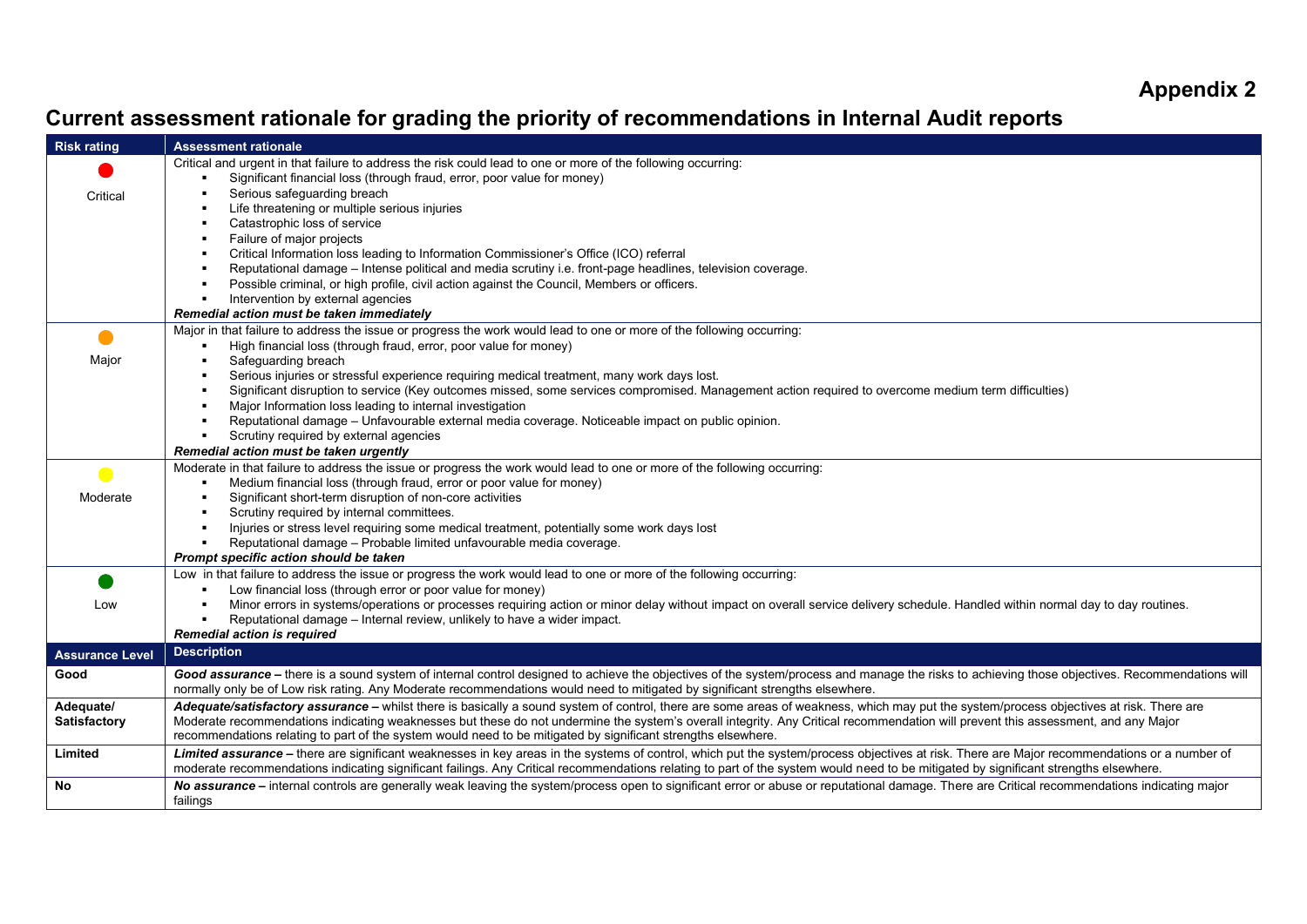## **Overdue Major Internal Audit Recommendations as at 1 March 2021**

| <b>Audit Review</b><br><b>Title</b>                         | <b>Function</b>                        | Recommendation                                                             | Latest<br><b>Target</b><br><b>Date</b> | <b>Last Status Update</b>                                                                                                                                                                                                                                                                                                                                                                                                                                                                                                                                                                                                                                                                                                                                                                                                                                                                                                                                                                                                                                                                                                                      | Owner                                              | <b>Rating</b> |
|-------------------------------------------------------------|----------------------------------------|----------------------------------------------------------------------------|----------------------------------------|------------------------------------------------------------------------------------------------------------------------------------------------------------------------------------------------------------------------------------------------------------------------------------------------------------------------------------------------------------------------------------------------------------------------------------------------------------------------------------------------------------------------------------------------------------------------------------------------------------------------------------------------------------------------------------------------------------------------------------------------------------------------------------------------------------------------------------------------------------------------------------------------------------------------------------------------------------------------------------------------------------------------------------------------------------------------------------------------------------------------------------------------|----------------------------------------------------|---------------|
| <b>GDPR</b><br>Compliance<br>(1920 C C16)                   | Corporate and<br>Customer              | <b>Training Completion (ref</b><br>86)                                     | 14/09/20                               | Last update as at 4 August 2020:<br>eLearning modules have now been revised and our previous three<br>modules have now been reduced to one slightly longer course.<br>This course is designed to give the basic Information Governance<br>training for all. This is also supported by further IG 'playlists' that<br>can be accessed through My Learning. Anything more detailed will<br>be communicated to targeted audiences. The eLearning modules<br>have now been updated on the My Learning site, however we are<br>now waiting for confirmation from Learning and Development<br>when communication will be sent to staff regarding recertification.<br>There have been delays with this action due to Covid-19, as much<br>resource from IG and Learning and development had to be pulled.                                                                                                                                                                                                                                                                                                                                             | Senior Information<br>Governance Officer           | <b>Major</b>  |
| <b>Essex Children</b><br>Family and<br>Wellbeing<br>Service | Children,<br>Families and<br>Education | Safeguarding: assurance<br>reporting and escalation<br>processes (ref 166) | 21/12/20                               | Last update as at 28 September 2020:<br>This specific safeguarding action should be incorporated into the<br>overall assurance framework for the contract and therefore will be<br>resolved through the implementation of the wider suggested<br>framework.<br>Completion and implementation has been hampered by the<br>pandemic. Specifically we were waiting for feedback from Essex<br>Safeguarding colleagues into the level of input that is required for<br>this action to be undertaken. In the meantime the Service do now<br>provide a monthly detailed safeguarding report as part of the<br>contract management process within the formal monthly contract<br>oversight meeting. Additionally a Safeguarding monthly sub<br>group of the ECFWS Contract meeting is in place. Attendance at<br>this meeting includes the ECFWS Safeguarding Lead, the<br>Designated Safeguarding Nurses from each of the Essex CCGs, and<br>the ECC ECFWS Commissioner. The intention of the<br>implementation of the Assurance Framework is to further improve<br>this system wide approach and provide ECC with an greater level<br>of assurance. | Director, Strategic<br>Commissioning and<br>Policy | Major         |